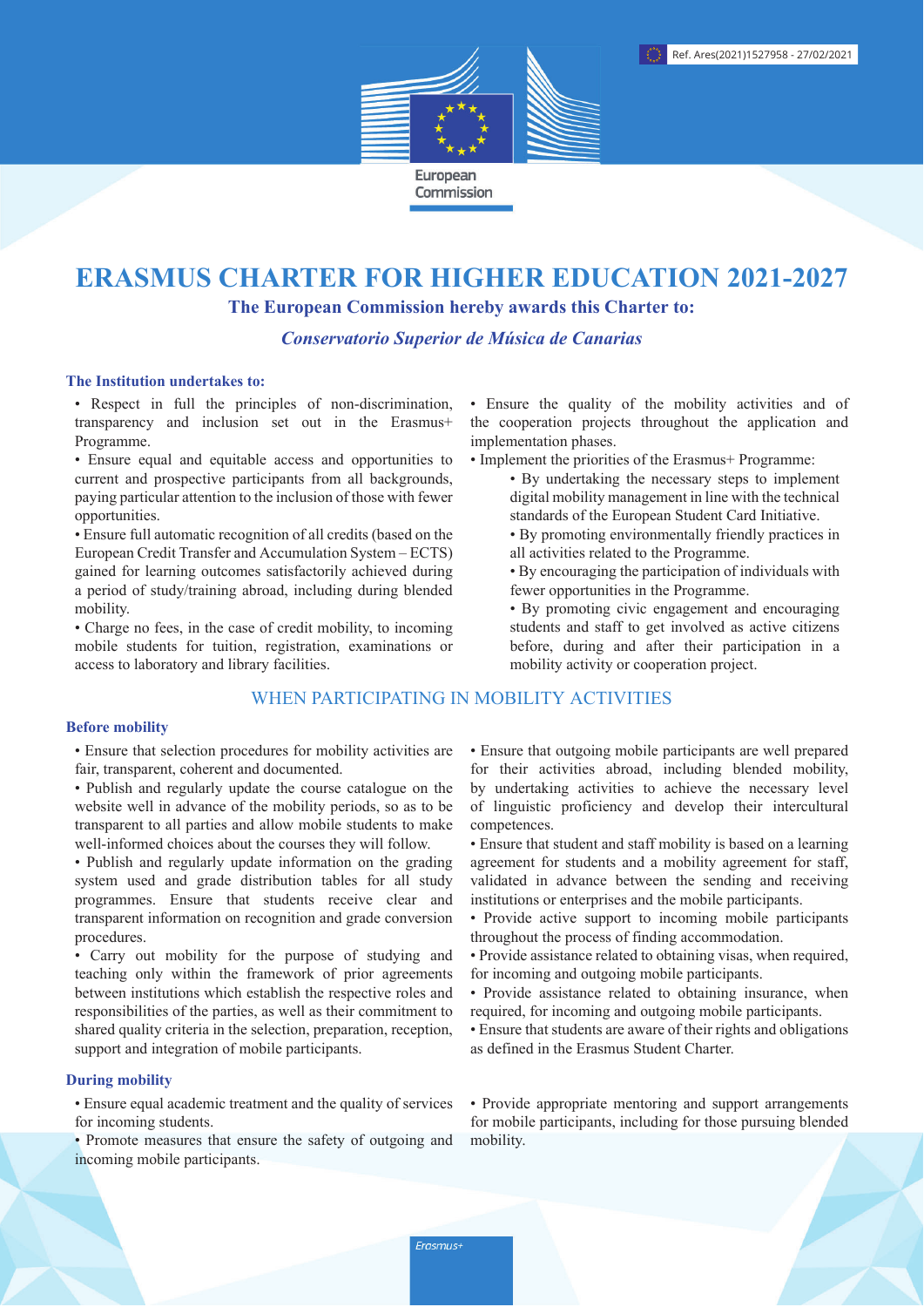• Integrate incoming mobile participants into the wider student community and in the Institution's everyday life. Encourage them to act as ambassadors of the Erasmus+ Programme and share their mobility experience.

#### **After mobility**

• Provide incoming mobile students and their sending institutions with transcripts of records containing a full, accurate and timely record of their achievements at the end of the mobility period.

• Ensure that all ECTS credits gained for learning outcomes satisfactorily achieved during a period of study/training abroad, including during blended mobility, are fully and automatically recognised as agreed in the learning agreement and confirmed by the transcript of records/traineeship certificate; transfer those credits without delay into the student's records, count them towards the student's degree without any additional work or assessment of the student and make them traceable in the student's transcript of records and the Diploma Supplement.

• Provide appropriate language support to incoming mobile participants.

• Ensure the inclusion of satisfactorily completed study and/ or traineeship mobility activities in the final record of student achievements (the Diploma Supplement).

• Encourage and support mobile participants upon return to act as ambassadors of the Erasmus+ Programme, promote the benefits of mobility and actively engage in building alumni communities

• Ensure that staff is given recognition for their teaching and training activities undertaken during the mobility period. based on a mobility agreement and in line with the institutional strategy.

## WHEN PARTICIPATING IN EUROPEAN AND INTERNATIONAL COOPERATION PROJECTS

• Ensure that cooperation activities contribute towards the fulfilment of the institutional strategy.

• Promote the opportunities offered by the cooperation projects and provide relevant support to staff and students interested in participating in these activities throughout the application and implementation phase.

#### FOR THE PURPOSES OF IMPLEMENTATION AND MONITORING

• Ensure that the long-term institutional strategy and its relevance to the objectives and priorities of the Erasmus+ Programme are described in the Erasmus Policy Statement.

· Ensure that the principles of the Charter are well communicated and are applied by staff at all levels of the Institution.

• Ensure that cooperation activities lead to sustainable outcomes and that their impact benefits all partners.

• Encourage peer-learning activities and exploit the results of the projects in a way that will maximise their impact on individuals, other participating institutions and the wider academic community.

- · Make use of the ECHE Guidelines and of the ECHE Self-assessment to ensure the full implementation of the principles of this Charter.
- Regularly promote activities supported by the Erasmus+ Programme, along with their results.
- · Display this Charter and the related Erasmus Policy Statement prominently on the Institution's website and on all other relevant channels.

The Institution acknowledges that the implementation of the Charter will be monitored by the Erasmus+ National Agency and that the violation of any of the above principles and commitments may lead to its withdrawal by the European Commission.



## Name and Signature of the Legal Representative

MIGUEL ANGEL ANGEL - 42062555V 42062555V

LINARES PINEDA Firmado digitalmente por Fecha: 2021.03.16 10:42:52 Z